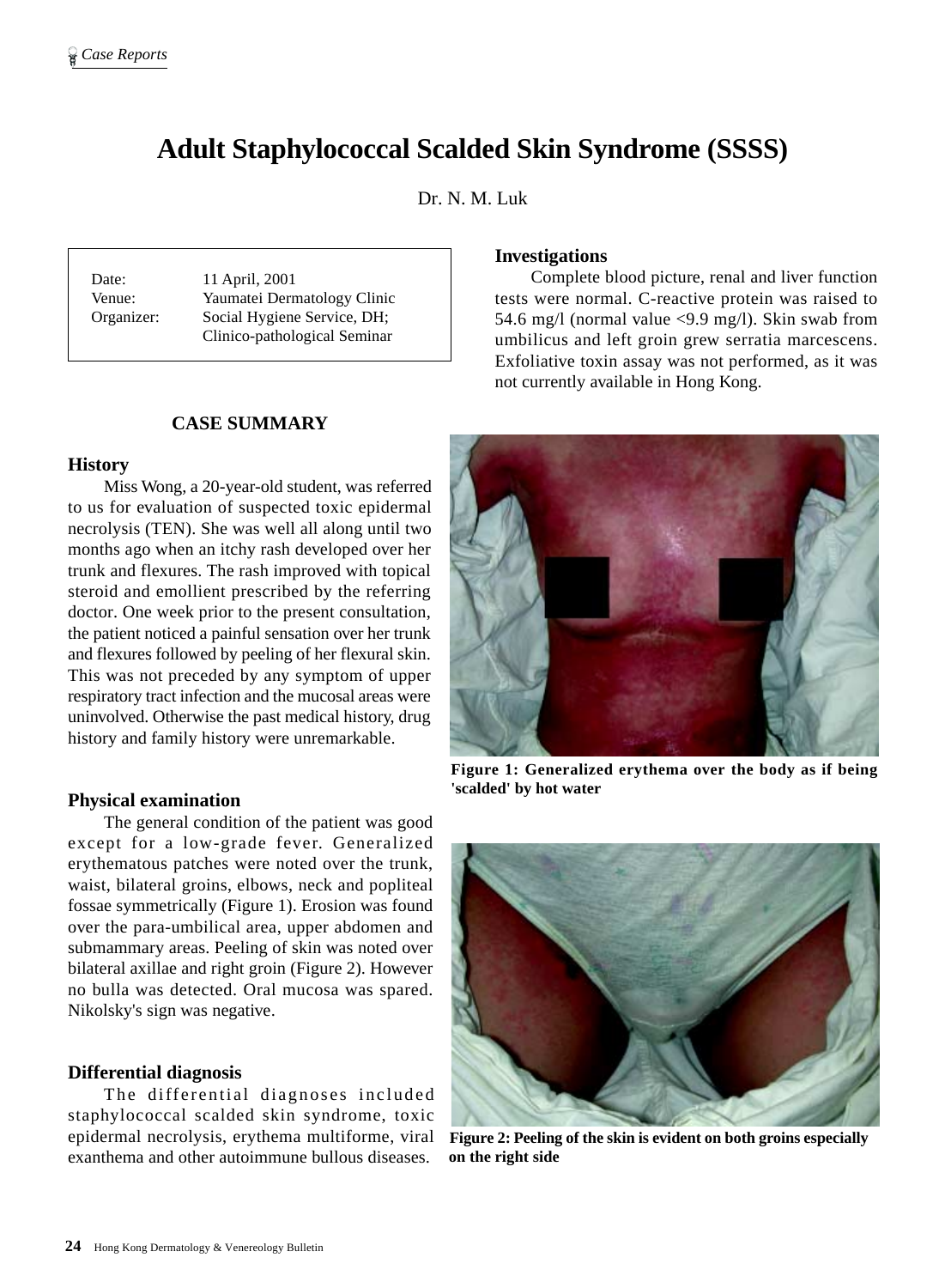Skin biopsy was performed at the abdominal skin, which showed epidermal parakeratosis, subcorneal polymorphs and focal superficial denudation suggestive of acantholysis. Epidermal spongiosis and superficial perivascular predominant lymphocytic infiltrate was apparent. Gram stain and PAS stain did not demonstrate any microorganism. Immunofluorescence study showed only trace dermoepidermal junction IgM staining. The biopsy was consistent with a diagnosis of staphylococcal scalded skin syndrome with underlying eczema. TEN was not made as a diagnosis in this case as there was no history of prior oral medication, the area of skin detachment was less than 5% and the patient had a prompt and uneventful recovery. Besides, the histological findings were incompatible with TEN as only the subcorneal layer was involved.

## **Diagnosis**

A diagnosis of staphylococcal scalded skin syndrome was made based on both the clinical and histopathological findings, although the culture did not grow staphylococcus aureus.

## **Treatment**

Patient was given a course of antibiotics with ampicillin and cloxacillin. In view of the generalized erythema and erosions, potassium permanganate bath and fucidin cream was prescribed.

## **Progress**

The erosions healed without scarring in a few days and the patient was discharged.

# **REVIEW ON ADULT STAPHYLOCOCCAL SCALDED SKIN SYNDROME**

SSSS was first described in children by Von Rittershan in 1878. In 1972, Levine and Nordon described the first case in an adult.<sup>1</sup> Up to the year 2000, approximate 40 cases of adult SSSS had been reported in the literature.

SSSS is not uncommon in infants and young children below five years of age,<sup>2</sup> but it is rare in adult. Its rare occurrence is probably related to (i) protective

antibodies to exfoliative toxin (ET), (ii) better ability to metabolize the toxin and (iii) rapid toxin excretion.

Among the reported cases, there was a male predominance of 2:1. The age of onset ranged from 10 to 89 with 50% occurring before the age of 50. While some patients had no underlying diseases, predisposing factors included kidney failure,<sup>3</sup> underlying malignancy,<sup>4</sup> immunosuppression (such as HIV infection,<sup>5</sup> chemotherapy and long term steroid), drug addiction and alcoholism.

Clinically, patients with SSSS may have fever and malaise developing a few days after localized staphylococcal infection. They may develop tender diffuse erythematous eruption with flaccid bullae. Nikolsky's sign is usually positive. Rarely large sheets of skin can be easily peeled off revealing moist erythema (scalded skin). The face, axillae, groin and neck are commonly involved. With appropriate treatment, the erosion rapidly dries and desquamation occurs in a few days. Prognosis is usually good in children, but is guarded in adult cases.

The isolation of the causative organism is not always successful. In the reported cases, exfoliative toxin (ET) producing staphylococcal aureus had been isolated from 45% of mucocutaneous lesions, which included vesicles, bullae, pustule, erosions, abscess, discharging sinus and conjunctivae. Bacteraemia occurred in more than 50% of cases, this was usually associated with a poor prognosis (a mortality rate of >50%). Those without underlying disease usually recovered uneventfully. The portal of entry was related to indwelling catheter, abscess, septic arthritis, infected A-V shunt and parenteral injection, but in many cases, no primary infective site was identified.

The causative organism, staphylococcus aureus, has three phage groups (Types I, II and III). All phage groups have the ability to produce both or either one of the two types of ET (ETA and ETB).<sup>6</sup> ET can be detected by the following methods:

- 1. Newborn mouse bioassay:<sup>7</sup> when exfoliative toxinproducing staphylococcus aureus culture supernatant is injected subcutaneously into a newborn mouse, Nikolsky's sign can be observed a few hours later. This method is non-specific and cannot distinguish between ETA and ETB.
- 2. Immunologic methods, for example double immunodiffusion, slide latex hemagglutination, radio-